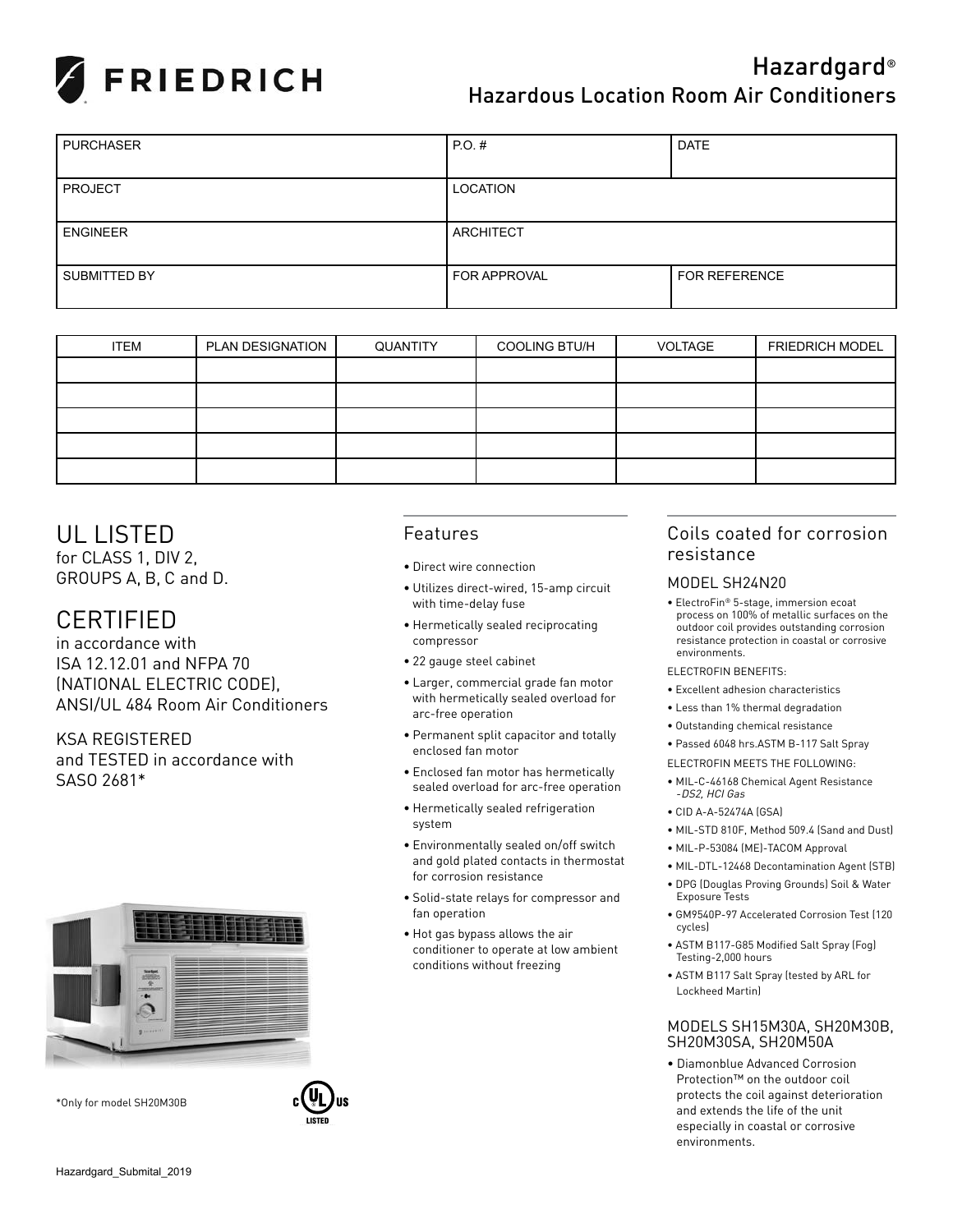# Installation: Wall Cut Out & Chassis Dimensions

### Hazardgard Model: SH15M30A

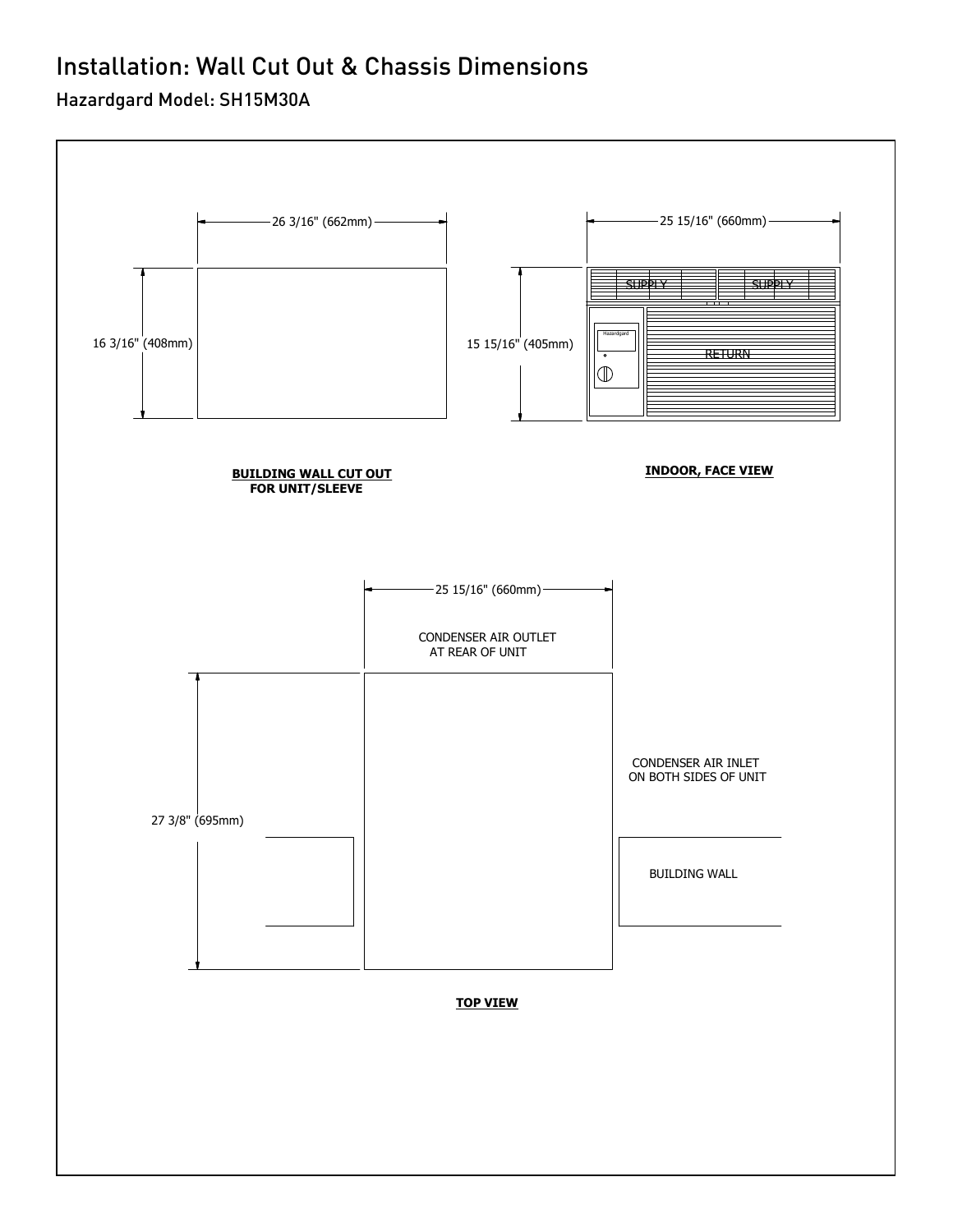# Installation: Wall Cut Out & Chassis Dimensions

Hazardgard Model: SH20M30B / SH20M30SA / SH20M50A / SH24N20